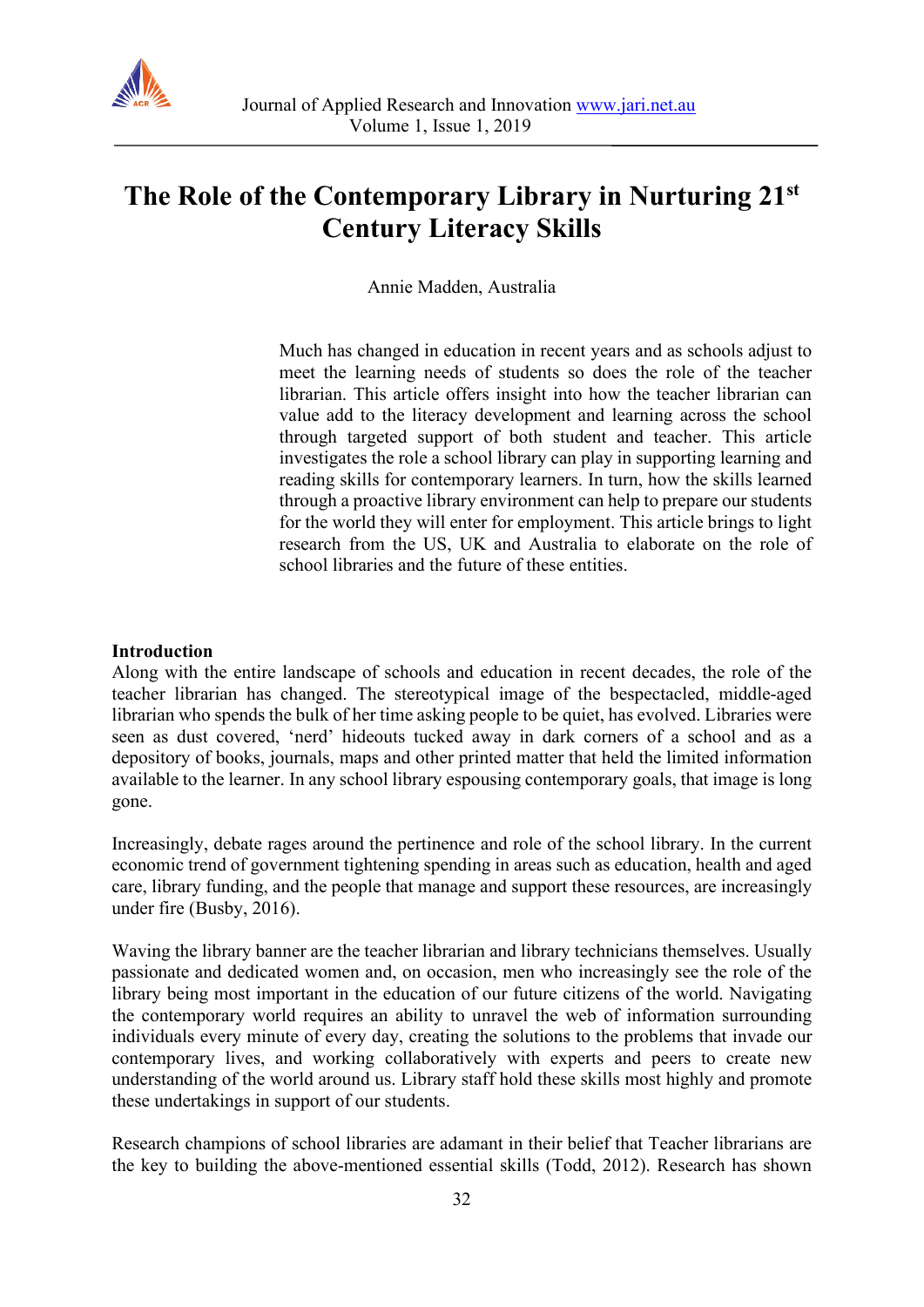

over and over that school libraries are, indeed, the centre of information gathering, synthesis of said information, as well as providers of opportunity to fuse this discovered knowledge with personal experiences and worldview which, in turn, creates new understandings of the world (Chu, 2009; Lonsdale, 2003). All of this supported by information experts, our teacher librarians, who support the learner in whatever stage of navigating this process they are at.

Understanding how students learn and build new knowledge from information is the focus of many researchers within the area of school libraries. In particular, Dr Ross Todd from Rutgers University, USA, has influenced many teacher librarians in his research that showcases the impact that school libraries and Teacher Librarians have on students (Todd, 2012). Todd and his research partner Carol Kuhlthau are renown in the school library world. For decades, they have undertaken research to understand more fully the process students experience when working on Inquiry and the implications this has on their actions and new knowledge synthesis (Kuhlthau, Heinström & Todd, 2008).

Contemporary school libraries build on this research to develop an environment and provide resources that suit the needs of the school culture and individual learners. In addition to this, school libraries provide opportunities for students to build understanding through processes that help to manipulate the pieces of the puzzle together to create their own new understandings and applications.

### **Changing Educational Landscape**

In recent years, it has become apparent worldwide that the needs of our students have changed and the demand of educators to adapt to these changes is of great urgency. Student skills have had to change from simple note-taking from others' information books, to inquiry skills where students learn to make new understanding and knowledge from the facts and opinions they have discovered from others, wading through the plethora of information at their, literal, fingertips. All the while showing critical thinking and discernment of the information in front of them.

In this world of an unbounded stream of information via the internet, learning facts is no longer the end point to learning. Any information required is available at the touch of a computer button. Creating new, deep understanding from this information is the creative means required to move forward in the current world and, increasingly, employees are looking for traits in their employees that reflect skills of the contemporary learner (Skills You Need, 2017). Collaboration, initiative, and communication skills are paramount in the current workplace forum. Information is easy to find, but the skills of using and communicating this information is at the forefront of employee preferred skills.

In addition to these demands, the needs of our students are increasingly wide and varied. Personalising learning opportunities that tap into the interests and curiosity of a learner is the key to developing students to their greatest capacity. This means, even though a particular topic may be in the curriculum map of a school, permitting students to pursue this topic in a manner they find engaging and inspirational is what drives the student forward. An exceptional inquiry teacher, Georgia Mathis, states: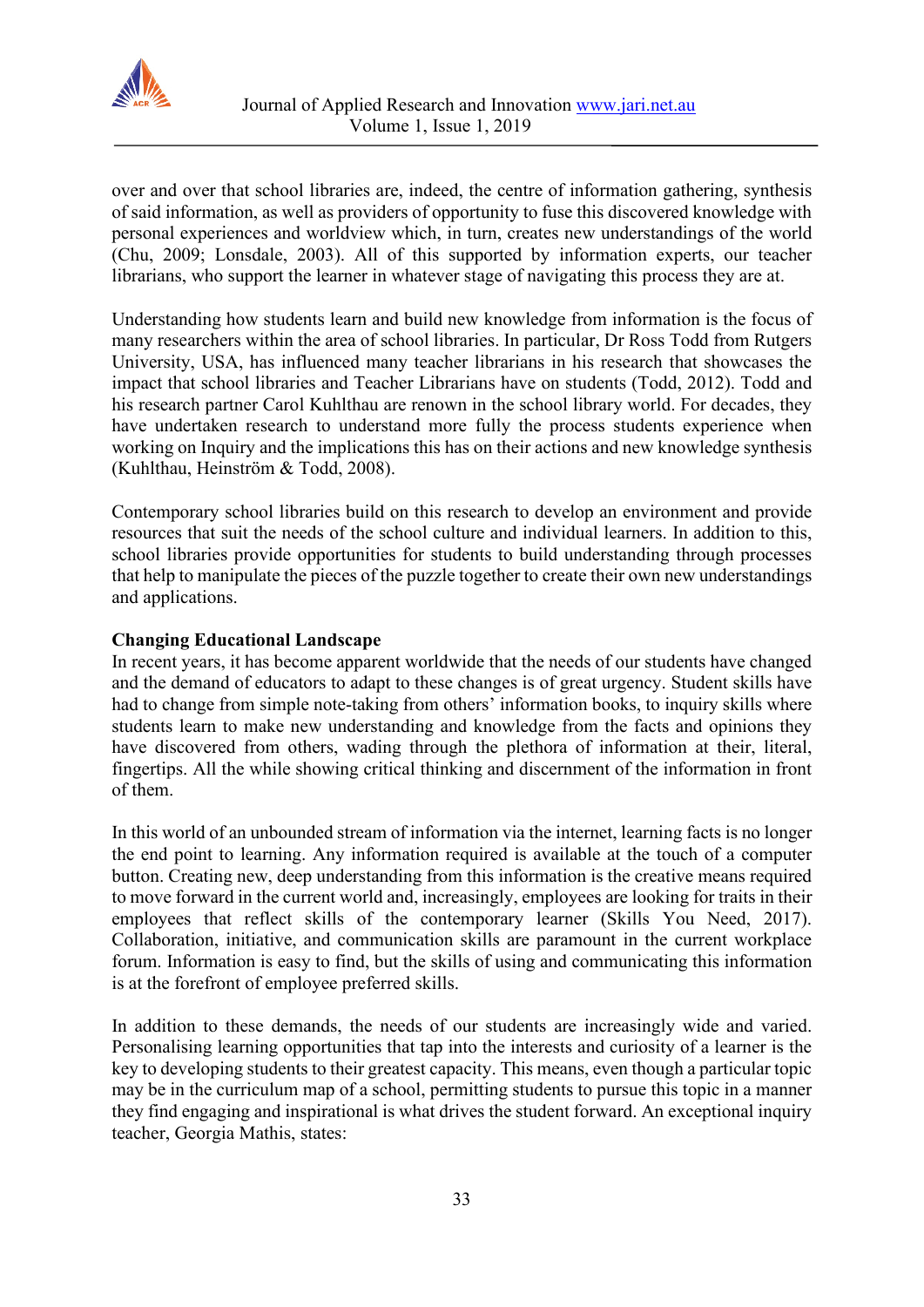

*"Most often, if their curiosity takes us in a completely different direction, I let them run with it. However, I also let them find the connection between what I need them to learn and what they want to learn. Everything connects. Having students discover that takes ownership to a new level*." (Mathis, 2015).

Such is the challenge of a teacher librarian to support the personal engagement of each student inquiring in any particular field.

As demonstrated by Mathis, Inquiry Learning is becoming increasingly known as an empowering philosophy for students to pursue their learning and to create deeper understanding of the world around them, (Student Achievement Division, 2013); all the while, incorporating the skills and knowledge needed to complete curriculum expectations (Mathis, 2015).

A teacher librarian can be irreplaceable in supporting this learning environment when the role they play is supported by the school leadership and the learning community as a whole. Working collaboratively with the classroom teacher as an information and inquiry specialist, teacher librarians can provide the learner, and teacher, with a huge boost to what can be achieved (Lance, Schwartz & Rodney, 2014).

Also trending in recent years in education discussion is the importance of having flexible learning spaces within a school. To plan learning spaces that enhance the needs of the learner are an essential part of student learning and certainly support the outcomes of a modern learner (Holland, 2105). Adaptable furniture and spaces to enhance collaboration and communication are essential. A library can provide the place for these things to occur with the added bonus of specialist information staff available to the learner, as well. A well designed, flexible library space promotes the skills embedded in contemporary learning. A teacher librarian using this space to address immediate learning needs also increases the value of the library.

In addition to the changing needs of our students, apparent shifts in world-wide funding of school based facilities have meant school libraries, indeed libraries as a whole entity, are facing funding challenges and budget cuts (Australian Libraries Association, 2014). The school library has had no choice but to meet changed needs and to provide support to the school community to meet those current needs. This evolution creates a library that provides a vibrant, meaningful role in a modern school community.

#### **The Role**

The role of the teacher librarian as an information and curriculum specialist has shifted dramatically and dynamically to encompass the needs as discussed above. Traditionally, school libraries have been used as a 'Release from Face-to-Face' alternative as teachers take their noncontact time. The library was seen as a plausible alternative to the classroom where students were 'engaged' to something akin to an academic activity. The contradiction to this is that students did not see the value in their time in the library. Although skills taught and information imparted had a very valid basis, students did not generally see the connection, or validity, with what they were doing in the classroom. The skills were abstract and, therefore, seemed unnecessary. Already busy, teachers were not particularly concerned with what was going on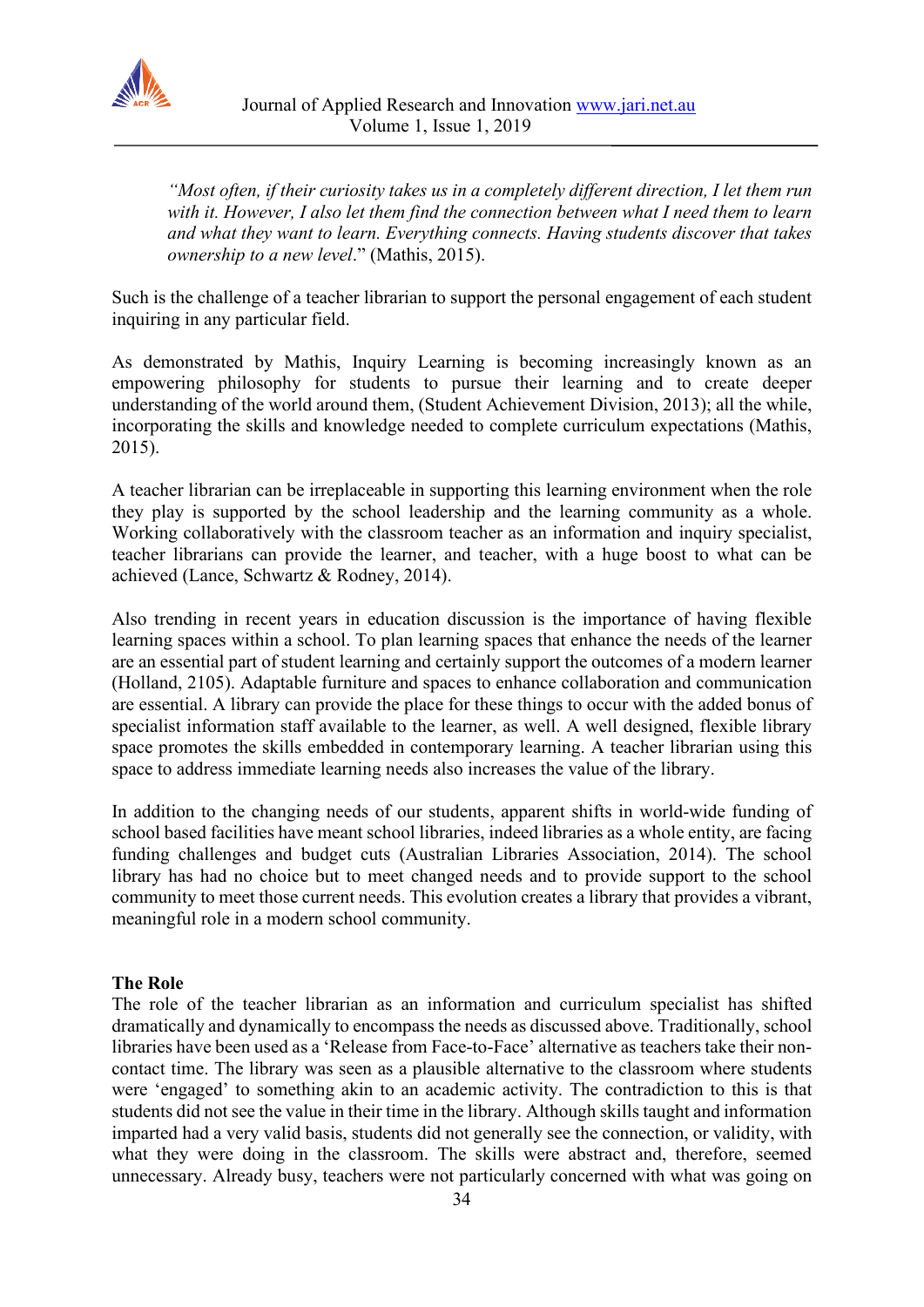

in the library and this, in turn, undermined the validity of what was carried out in the traditional 'library lesson'. The answer to this was to connect what was happening in the library to the learning in the classroom. This way the students could see the practical application and connect the skills they were learning in the library to actual learning in the classroom.

The teacher librarian, in this instance, needed to shift their skill set and tackle the students' very real needs. Working through the plethora of online resources, finding what was relevant, understanding 'cut and paste' plagiarism, critically judging the information at hand and creating new, personal understandings from an avalanche of information became the skills needed. Information expert, which has always been one of a librarian's monikers, now takes on a dramatic new meaning in the current digital world (Australian Libraries Association, 2014).

# **School X and its Context**

Built in 2014, the new premises of School X offered an opportunity to provide a 21st century learning environment with a vision to empower learners to take risks in their learning in an effort to obtain the school vision. The school vision states:

*School X is an inspirational, leading-edge international school dedicated to nurturing outstanding role models, responsible global citizens and informed leaders of the future.*

For this vision to be fulfilled, it demands a functional, applicable library of the 21st century, providing skills and resources that promote and support developing our students toward obtaining this goal. School X Private School has undergone a wave of change in the role of the Library this past academic year and is only beginning to meet the demands of the vision and academic challenges of the school.

Given the previous role of the library within the school, the School X library have made great inroads in innovation this year and developing the role of the library in context of the contemporary learning landscape and the school vision. Developing an understanding of the authentic role the library can play in literacy, inquiry and skill development of our students has led to the profile and role of the library to change profoundly. The full potential of the library role as a resource provider and promoter of learning had not yet been identified at School X, but during the academic year the library has become more connected to learning, and has increased engagement of students with reading. Skill lessons are now always connected to what is happening in the classroom and in collaboration with the class teacher. This has been a huge revelation through the school community and the full potential of the library will need to be further investigated.

Library based activities such as Makerspaces, Research Zones, Homework Hub, Reading Challenges and Book Week events are but a small example of the opportunities the library has the potential of offering our students. At the core of this is also offering students and teachers support in many areas including resourcing, curriculum building, skill development, creativity and imagination as well as social and emotional growth opportunities (Australian Libraries Association, 2014).

# **The Challenge**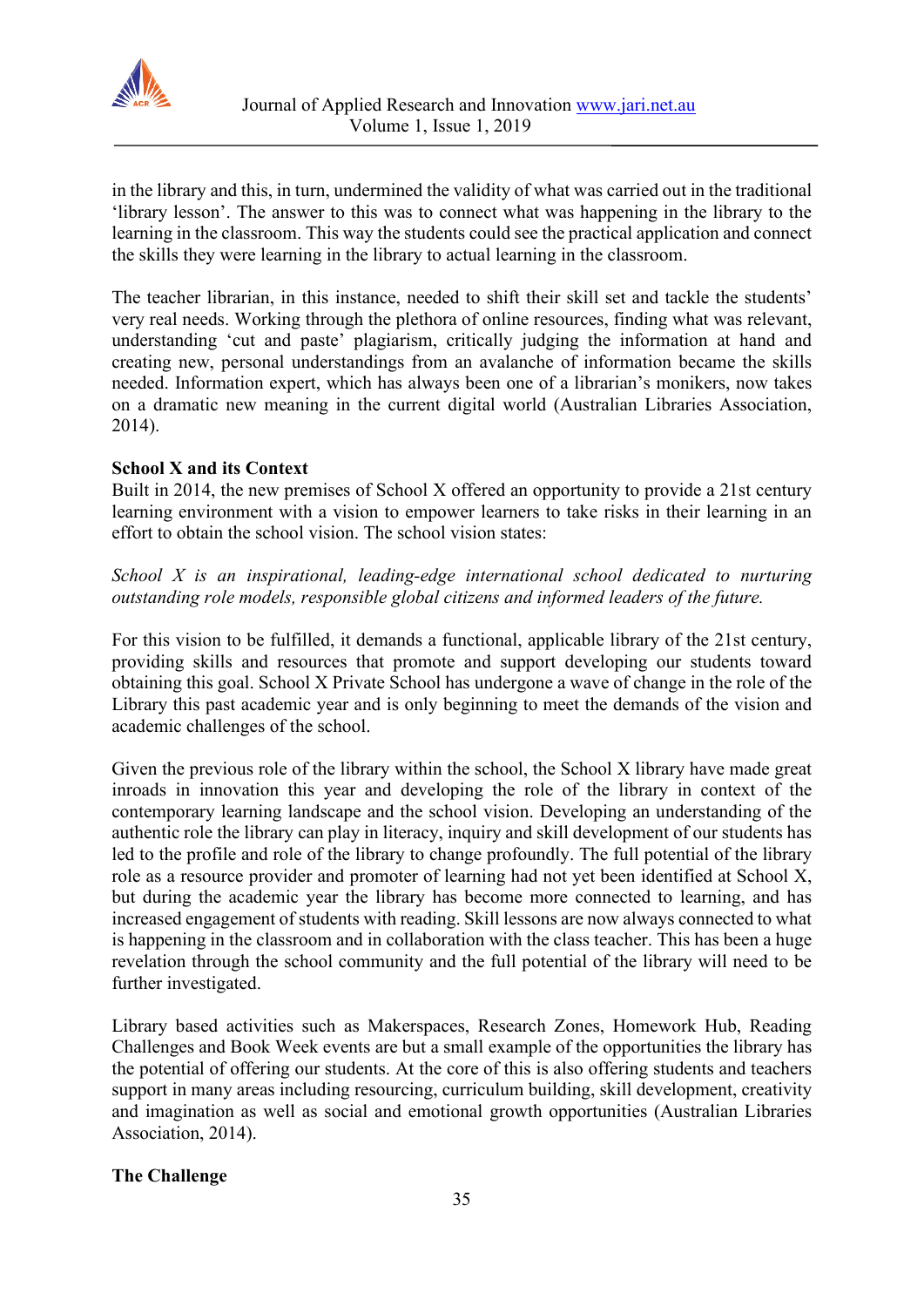

Changing the understanding of roles is always a challenge in any school environment. Changing the practices of the school library and its profile within any given school environment is no different.

At the beginning of the 2016/2017 academic year, it became apparent the student population had not been a part of a regular library program nor seen as important to the work of the classroom teacher. The organisation of the non-contact time at the school had meant that no grade had been a part of regular library borrowing, skills instruction or research time. Each class group had had one term a year to be in the library environment, and only to borrow. Some classes utilised the library space but research varied widely as far as process and end-point. This meant that some students had not been in the library for nearly a year.

As with any school area, an action plan was written to address the role the library was to play in the School X community. After discussion with school leaders, and time to understand the history of the school community, several areas of need became apparent. This includes, but is not limited to, raising literacy standards through encouraging a love of reading, and promoting inquiry and resources aimed at promoting a curiosity and love of learning. These needs became the focus of the library for the academic year. A Library Action plan was developed with key goals being:

- To plan regular Book Fairs at school by books shops and to organise visiting authors annually to encourage and celebrate a love of reading,
- To review and update both fiction and nonfiction books in the classrooms/library including more Arabic books, multicultural books and a good variety of 'boy-friendly' books,
- To improve literacy in students by increasing reading ability through use of library resources and increasing interest in reading,
- To increase provision of excellent resources to meet curriculum requirements,
- To maintain a well-stocked, quality collection to adequately support the needs of students, teachers and parents, and
- To support Inquiry learning across the school

From this plan, transferring the goals into positive action became the focus of the library staff. Assisting teachers to understand how the role of the library has changed was a priority, and incorporating the learning needs (for example: how to google search, locate the book you need, format a bibliography, critical analysis of a resource) of a K-8 school cohort was the most challenging aspect.

# **Building a Learning Culture**

Building a learning culture around the library, and the richness it can offer learning within the school, meant that a change of attitude to the library and how it was used across the school became paramount. To change the culture and to move the focus to one of genuine literacy and learning, several innovations to the services the library offered, and changes to the use of the library space, were prioritorised. The main initiatives that were developed during the 2016/2017 academic year include: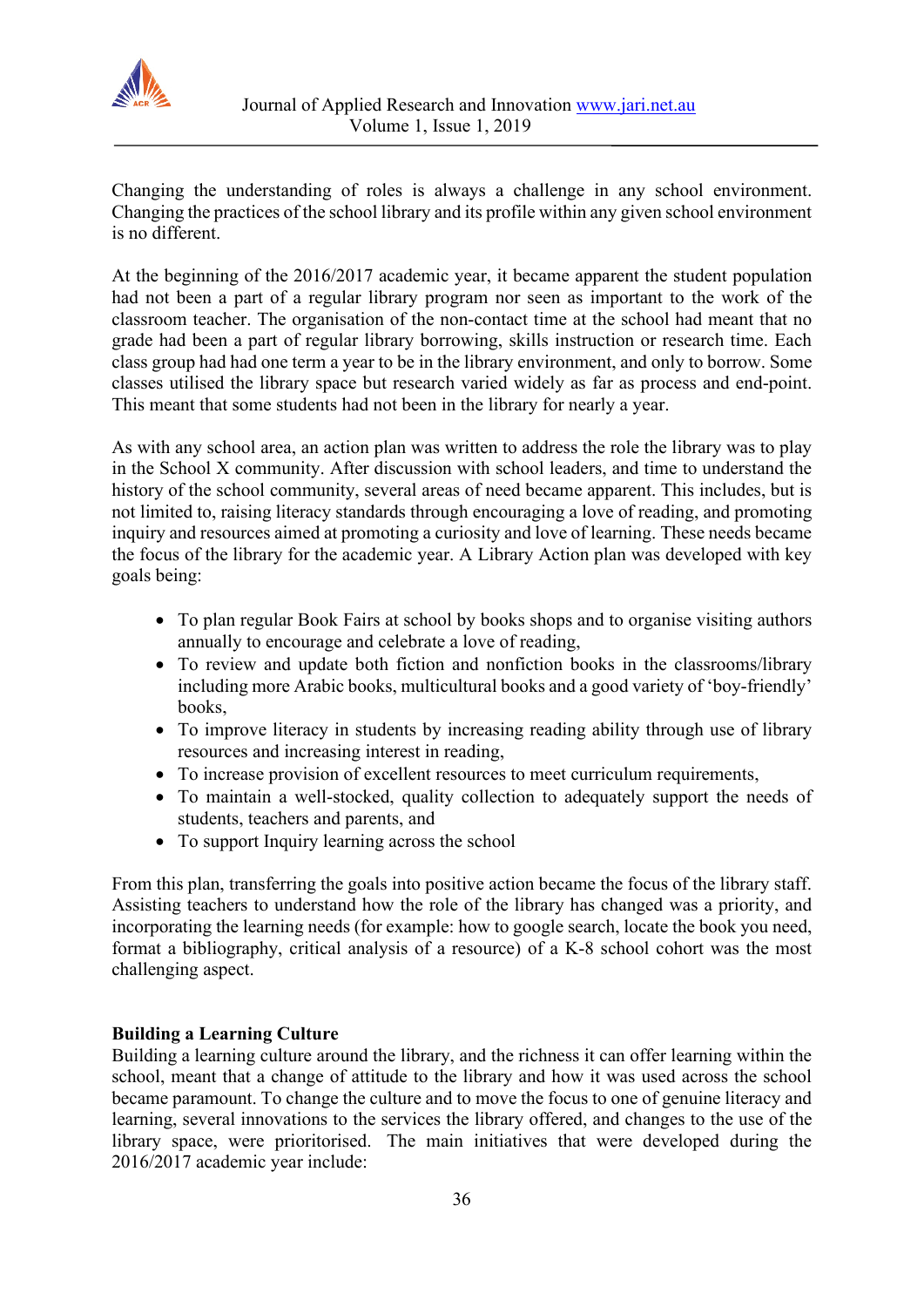

- Library Timetable: an expectation that every elementary class would visit the library on a weekly basis to increase availability of good quality reading material as well as promote the 'love of reading' and the positives of having good literacy skills. It is important class teachers accompany the class so the students see the teacher places a high regard to reading as well.
- Reading Challenge: in Term Two all students across the school were invited to participate in a Reading Challenge. From Grade Three onwards the challenge was completed independently with students who read 10 books across the term receiving acknowledgement for completing the challenge. Grades KG1 to Grade Two completed this challenge with their teachers as a class group.
- Homework Hub: after school supervision and support was made in the Senior Library on Monday, Tuesday and Wednesday afternoons. This time enabled students to work on homework or reading projects in a safe, academic environment with teacher supervision and support and encouraged a culture of learning.
- Inquiry Space: the senior library has incorporated an area for individual students and teachers to work independently on inquiry research or assignments. This is under supervision and support of the library staff and enables independent work spaces to be utilised. This service can be in collaboration with a class teacher in class time, during lunch or Homework Hub.
- Book Week: to raise awareness of literacy and the value of books, a celebration of all things 'books' was held in School X Book Week with a Book Fair and a Book Character Day. Classes also supported Book Week by doing some specific work on a favourite book in class. This was a highlight of celebration and the students really enjoyed the excitement associated with the events.
- Makerspaces: the junior library undertook a trial of a Makerspace in the Elementary lunchtimes in the last four weeks of the academic year. Students were invited into the library to build, design, problem solve and create along various lines of inquiry using materials such as lego, paper and recycled materials.
- Parent Reference Library: A collection of (mostly) Arabic books for parents to access in regard to issues they may encounter with raising their families, for educational, social, physiological or emotional well-being. In this new academic year, parents will be invited to borrow these as a support to broadening the understanding of parenting issues.

# **Strategies to Develop Inquiry Based Skills**

The awareness of the Library as a place to help develop important research and inquiry skills is also a culture to be further established. The Teacher Librarian, in conjunction with the class teacher, can incorporate research skills, writing skills, online search skills and resource management skills. This is being developed in many ways, including:

- Research Skill Lessons: in collaboration with class teachers, to work on skills such as note-taking, finding appropriate online and book resources, authentic information location, creating bibliographies and awareness of plagiarism and why it happens. These lessons are a growing area in the library and an increase, especially from late Term Two, has been apparent as teachers have identified the need for these skills.
- Nodebook: an online learning platform where students interact with students from other school communities across the world. This year the topic was 'Freedom of Speech'. Students were selected to be a part due to their commitment to their studies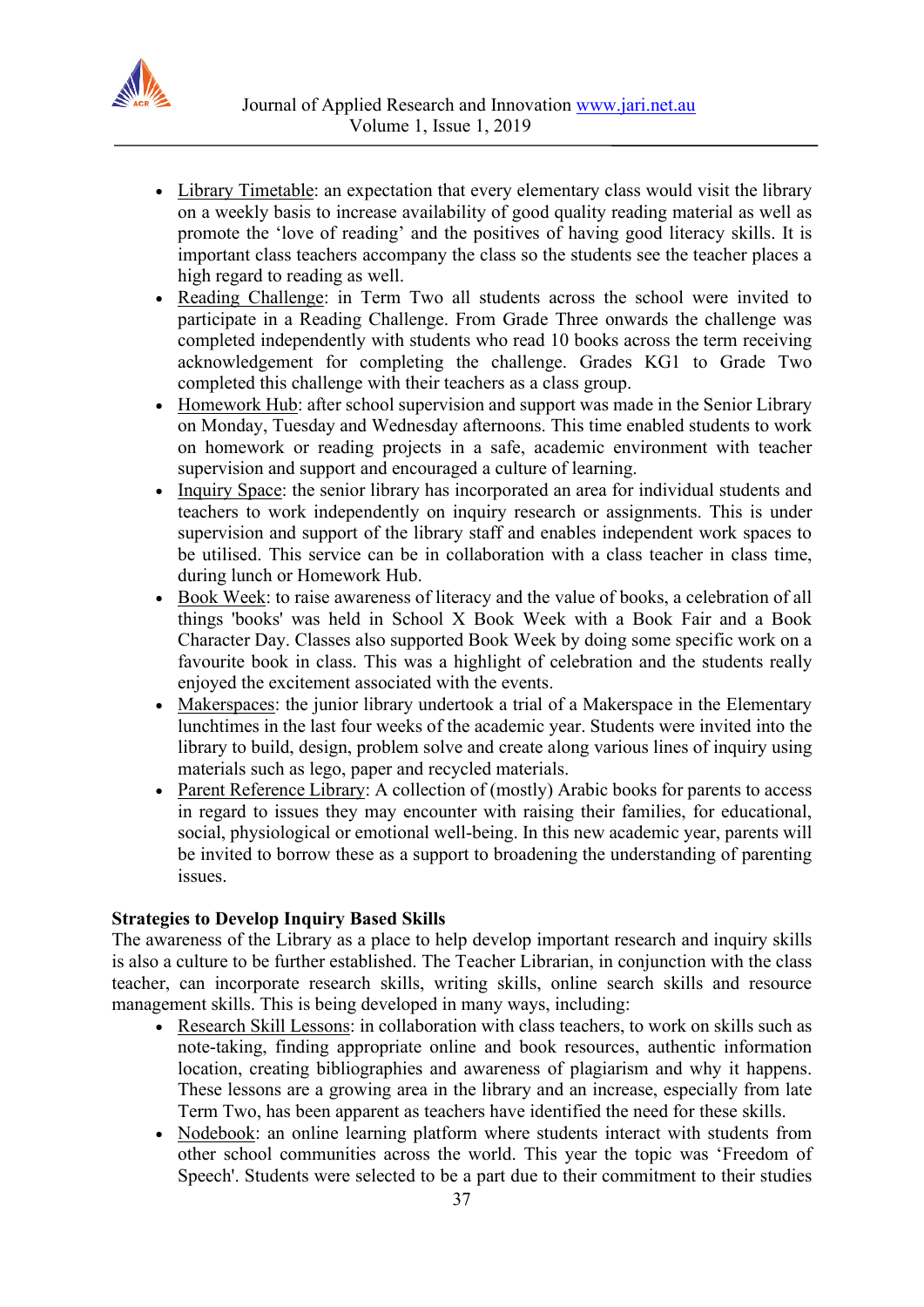

and their interest in the world around them. School X School was, in fact, part of a trial program and represented the only Middle East school to be a part of the trial of this new platform, at this stage.

- I-Pick: students learn strategies to help them choose a 'good fit' book so reading and comprehension skills are strengthened and challenged through reading books that suit their own reading ability. Through personalising selections of reading material young readers are empowered to locate books that suit their reading ability which also improves enjoyment of reading.
- Collaborative Planning With Teachers: the teacher librarian works with the teachers to help plan and resource cross-curricula units that incorporate research and inquiry skills to engage students in deeper learning and independent learning skills.

#### **Conclusion**

The role of the teacher librarian is increasingly critical to the success of the individual students in our schools. Adapting resources and skills to match the needs of our contemporary learners expands the potential of these students to be active participants in a world that is constantly in a state of flux. The skills needed to be inquiring, collaborative and communicative students are the skills needed to thrive in the modern workplace. The School X School library will continue to work toward supporting our students in the endeavour to be productive members of the global community. By looking at current research and reports, it is clear that School X Private school is on the correct path to enabling the school vision to be realised. "Outstanding role models, responsible global citizens and informed leaders of the future" require certain literacy and critical thinking skills to enable this to occur. In the School X library, it is believed the teacher librarian and library technician are well on their way to supporting the entire school community to achieve these goals.

#### **References**

Australian Libraries Association. (2014) School Libraries, <http://www.ala.org/news/state-americas-libraries-report-2014/school-libraries> Retrieved: May 20, 2017

Busby, Eleanor. (2016) *School libraries threatened with closure as budgets slashed, survey finds.* [https://www.tes.com/news/school-news/breaking-news/school-libraries-threatened-closure-budgets-slashed](https://www.tes.com/news/school-news/breaking-news/school-libraries-threatened-closure-budgets-slashed-survey-finds)[survey-finds](https://www.tes.com/news/school-news/breaking-news/school-libraries-threatened-closure-budgets-slashed-survey-finds) Retrieved May 9, 2017

Carol C. Kuhlthau, Jannica Heinström and Ross J. Todd. (2008) *The 'information search process' revisited: is the model still useful?* Information Research Journal Vol.13, No.4. [http://www.informationr.net/ir/13-](http://www.informationr.net/ir/13-4/paper355.html) [4/paper355.html](http://www.informationr.net/ir/13-4/paper355.html) Retrieved May 13, 2017

Chu, K. W. S. (2009). Inquiry project‐based learning with a partnership of three types of teachers and the school librarian. *Journal of the Association for Information Science and Technology*, *60*(8), 1671-1686.

Holland, Beth (2015) *21st-Century Libraries: The Learning Commons*. Edutopia <https://www.edutopia.org/blog/21st-century-libraries-learning-commons-beth-holland> Retrieved May 13. 2017

Lance, Keith Curry, Schwartz, Bill and Rodney, Marcia J. (2014) *How Libraries Transform Schools by Contributing to Student Success: Evidence Linking South Carolina School Libraries and PASS & HSAP Results*, Phase II. RSL Research Group <https://scasl.memberclicks.net/assets/phase%202.pdf> Retrieved: May 13, 2017